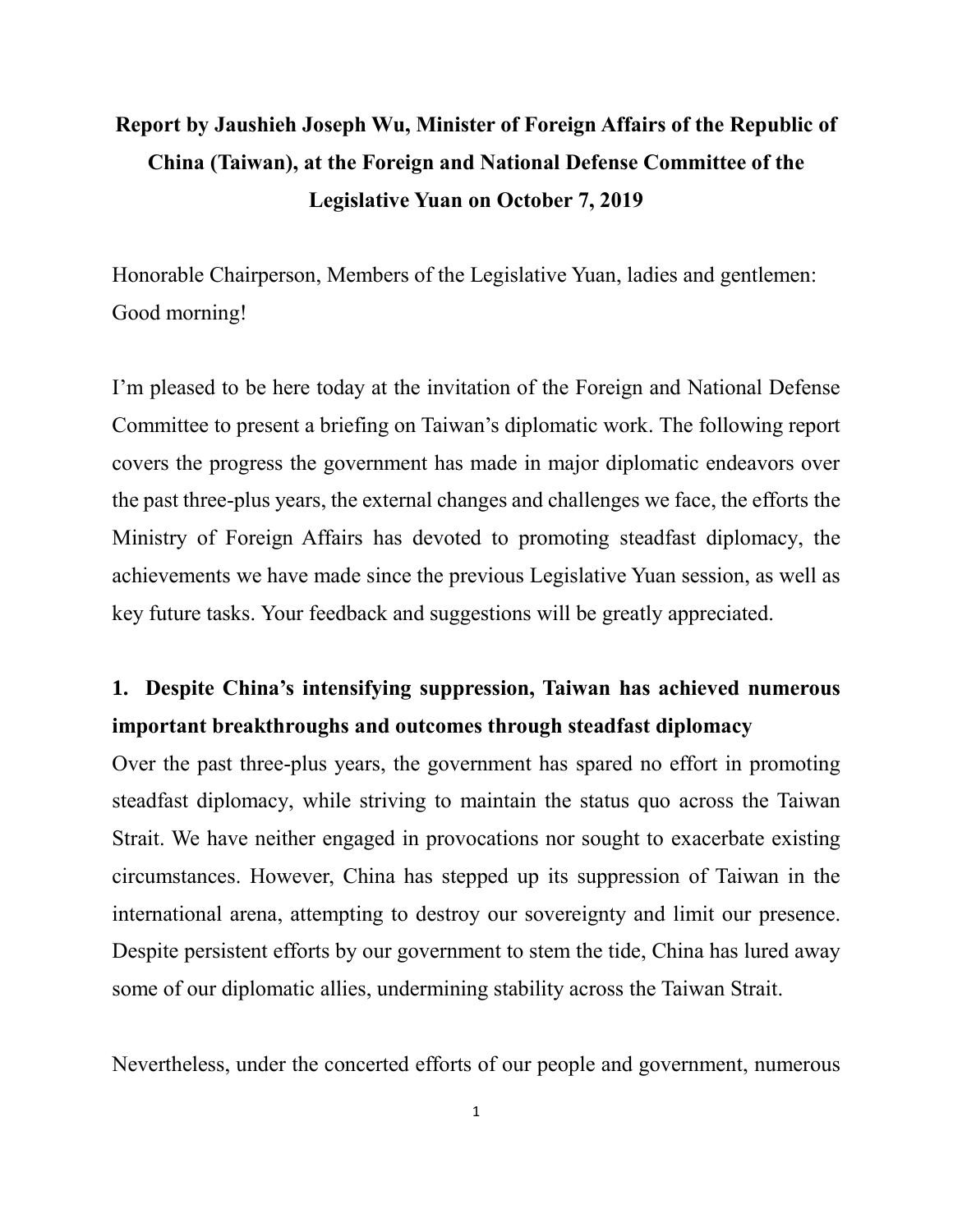important breakthroughs and outcomes have been achieved as a result of steadfast diplomacy. In particular, it is gratifying to note that our relations with the United States, Japan, and other like-minded countries in Europe and elsewhere have advanced significantly. Major accomplishments include the following:

- **1.1. Taiwan-US ties at their best in 40 years:** This year, Taiwan and the United States are celebrating the 40th anniversary of the enactment of the Taiwan Relations Act. High-ranking officials from the US executive branch have publicly reaffirmed the Taiwan Relations Act and Six Assurances on numerous occasions. The US Congress has passed numerous bills and resolutions in support of Taiwan. And the Trump administration has incorporated Taiwan into the framework of the US Indo-Pacific Strategy.
- **1.2. Greater courtesy extended to President Tsai during US stopovers:** The United States approved visits by President Tsai Ing-wen to government offices and lifted media restrictions during her transit stops in the country. She was the first President of Taiwan to publicly meet with Permanent Representatives to the UN and other representatives of our diplomatic allies at the Taipei Economic and Cultural Office in New York.
- **1.3. Renaming of institutions dealing with US and Japan affairs:** The Coordination Council for North American Affairs was renamed the Taiwan Council for US Affairs, marking the first time that *Taiwan* and *US* have been included in the name of the organization. Japan's Interchange Association was renamed the Japan-Taiwan Exchange Association, while Taiwan's Association of East Asian Relations was renamed the Taiwan-Japan Relations Association, incorporating *Taiwan* and *Japan* in the new designations for the respective institutions.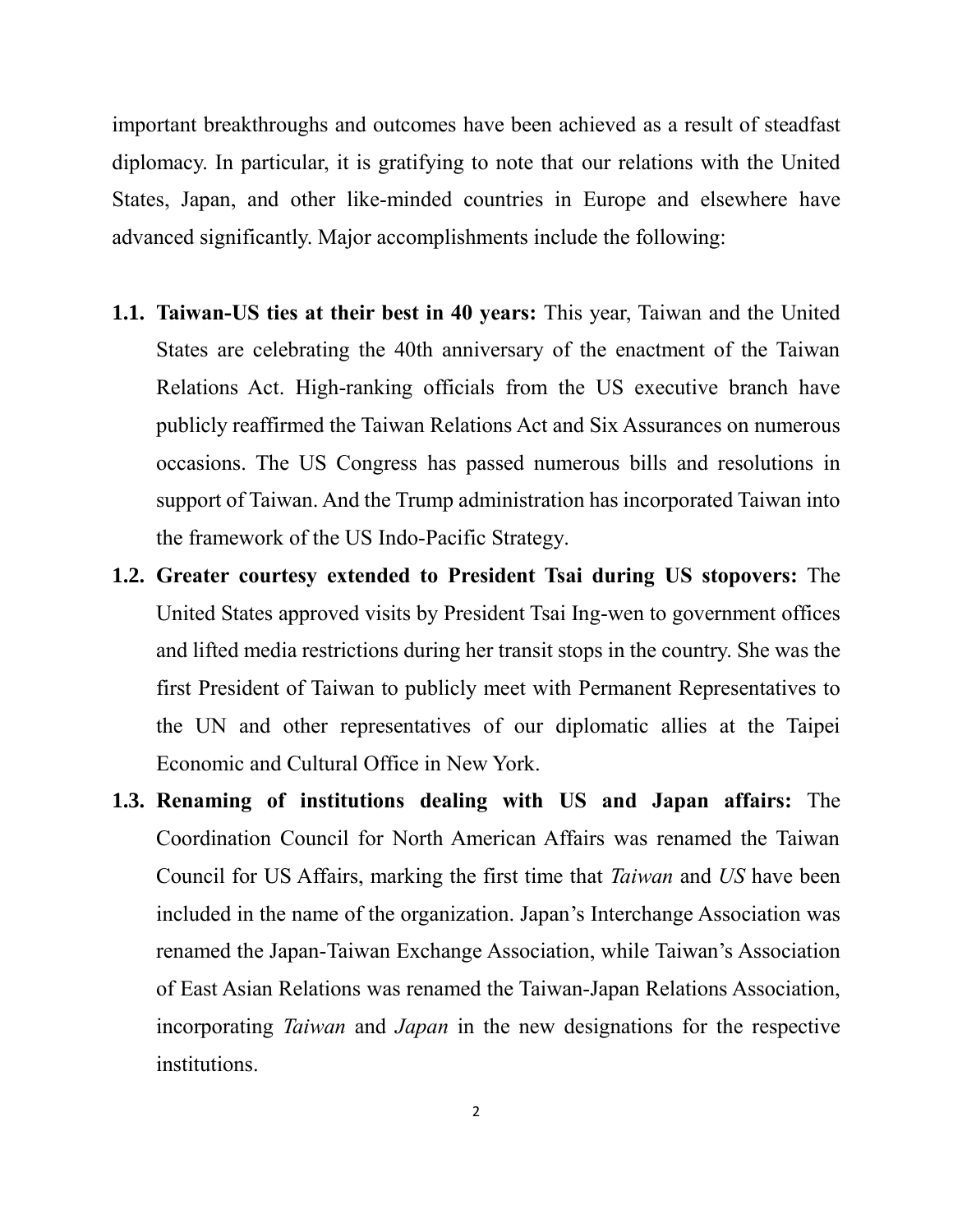- **1.4. Concrete US government assistance for Taiwan's defense capabilities:** The US Department of State approved marketing licenses for US manufacturers to assist in the development of our indigenous submarines. The Trump administration has announced five arms sales to Taiwan, including 66 F-16V fighter jets, among other advanced equipment. These arms sales total 12 billion US dollars, underlining the normalization of US arms sales to Taiwan.
- **1.5. US passes the Taiwan Travel Act:** The Taiwan Travel Act encourages mutual visits between Taiwan and the United States by officials at all levels, so as to pave the way for closer and more robust interactions between the two countries.
- **1.6. New milestones and highlights in relations with Europe:** Taiwan and the European Union held their first Human Rights Consultations. Taiwan and Poland signed an agreement on legal cooperation in criminal matters. Furthermore, 155 Members of the European Parliament issued a joint statement on promoting peace and stability across the Taiwan Strait. I myself was invited to deliver a public speech at the Copenhagen Democracy Summit in Denmark.
- **1.7. Stronger global support for Taiwan's international participation:** Taiwan's efforts to participate in international organizations and activities, such as the World Health Assembly (WHA), United Nations, and International Civil Aviation Organization (ICAO), have gained stronger support from numerous and important like-minded countries, despite relentless interference from China.
- **1.8. Initial success of the New Southbound Policy:** Taiwan has achieved significant growth in economic and trade relations, personnel exchanges, and resource sharing with New Southbound Policy partner countries.
- **1.9. Facilitation of overseas travel:** Taiwan was the 12th country to join the US Global Entry program, and the eighth non-EU nation to be granted automated immigration clearance by Italy. Taiwan has also signed reciprocal driver's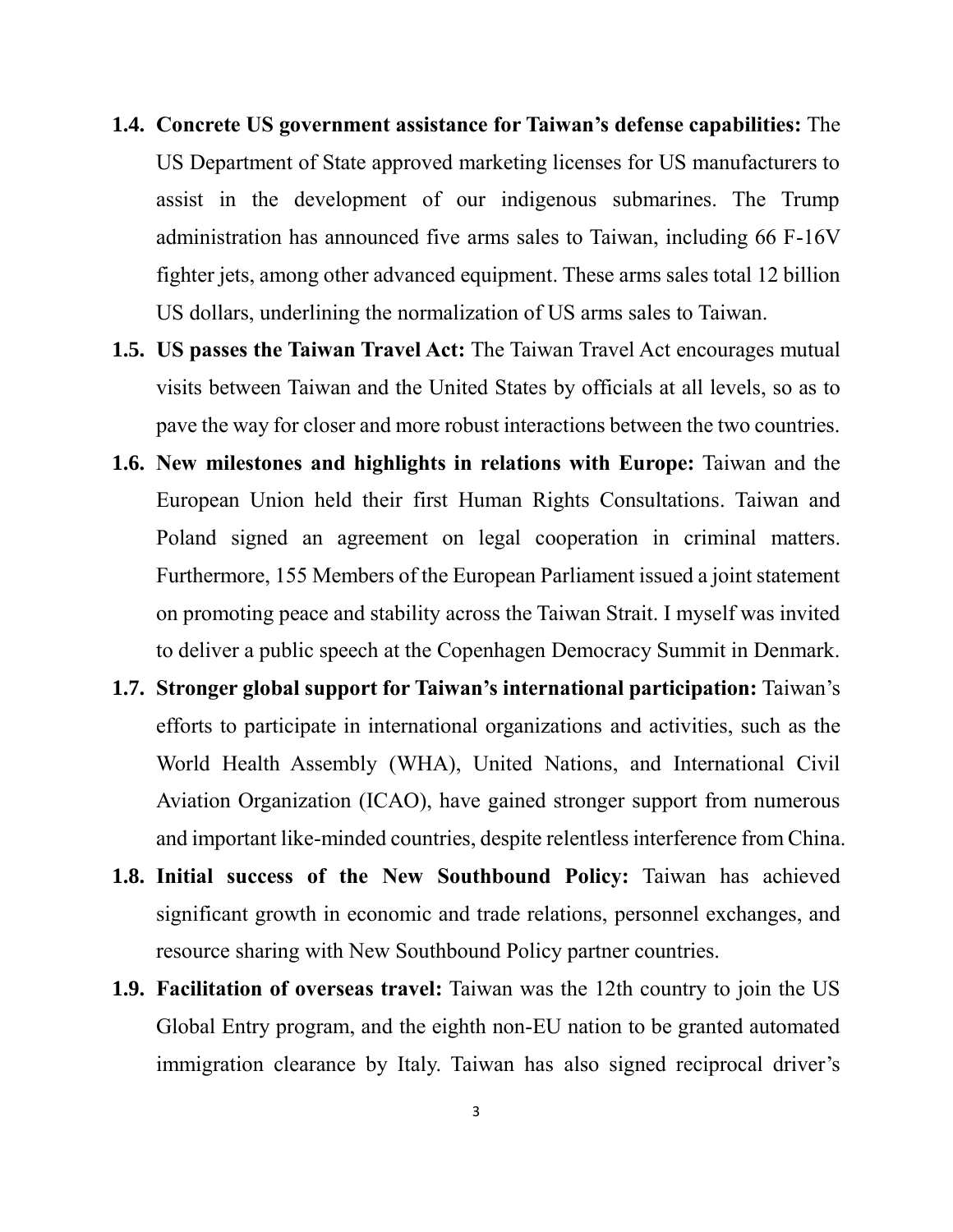license agreements with 33 US states and all Canadian provinces.

#### **2. Taiwan faces a complex external environment and formidable challenges.**

The current international political and economic landscape is fraught with uncertainty. Peace and stability in the Indo-Pacific region are being challenged. Our Ministry is closely monitoring key trends and formulating appropriate responses accordingly. Developments we are paying close attention to include the following:

## **2.1. Since Xi Jinping announced his five-point proposal, China has expanded and strengthened its suppression of Taiwan.**

After Chinese leader Xi Jinping announced his five-point proposal regarding Taiwan, the Beijing authorities have sought to impose the "one country, two systems" model on Taiwan in an attempt to destroy Taiwan's democracy. Beijing has stepped up its rhetorical assault and military intimidation against Taiwan, repeatedly declaring that it refuses to rule out the use of force, dispatching military aircraft and vessels to circle Taiwan, and conducting military exercises that clearly target Taiwan in areas around the Taiwan Strait. In addition, China recently lured away our diplomatic allies Solomon Islands and Kiribati in a bid to influence the outcome of our upcoming presidential and legislative elections, and compel Taiwan to fall in line.

**2.2. International concern over the unabated protest movement in Hong Kong** The movement in Hong Kong protesting an amendment to the Fugitive Offenders Ordinance and Mutual Legal Assistance in Criminal Matters Legislation has continued unabated since it began in June this year, eliciting a high level of international concern. The executive and legislative branches of advanced democracies including the United States, Japan, European countries,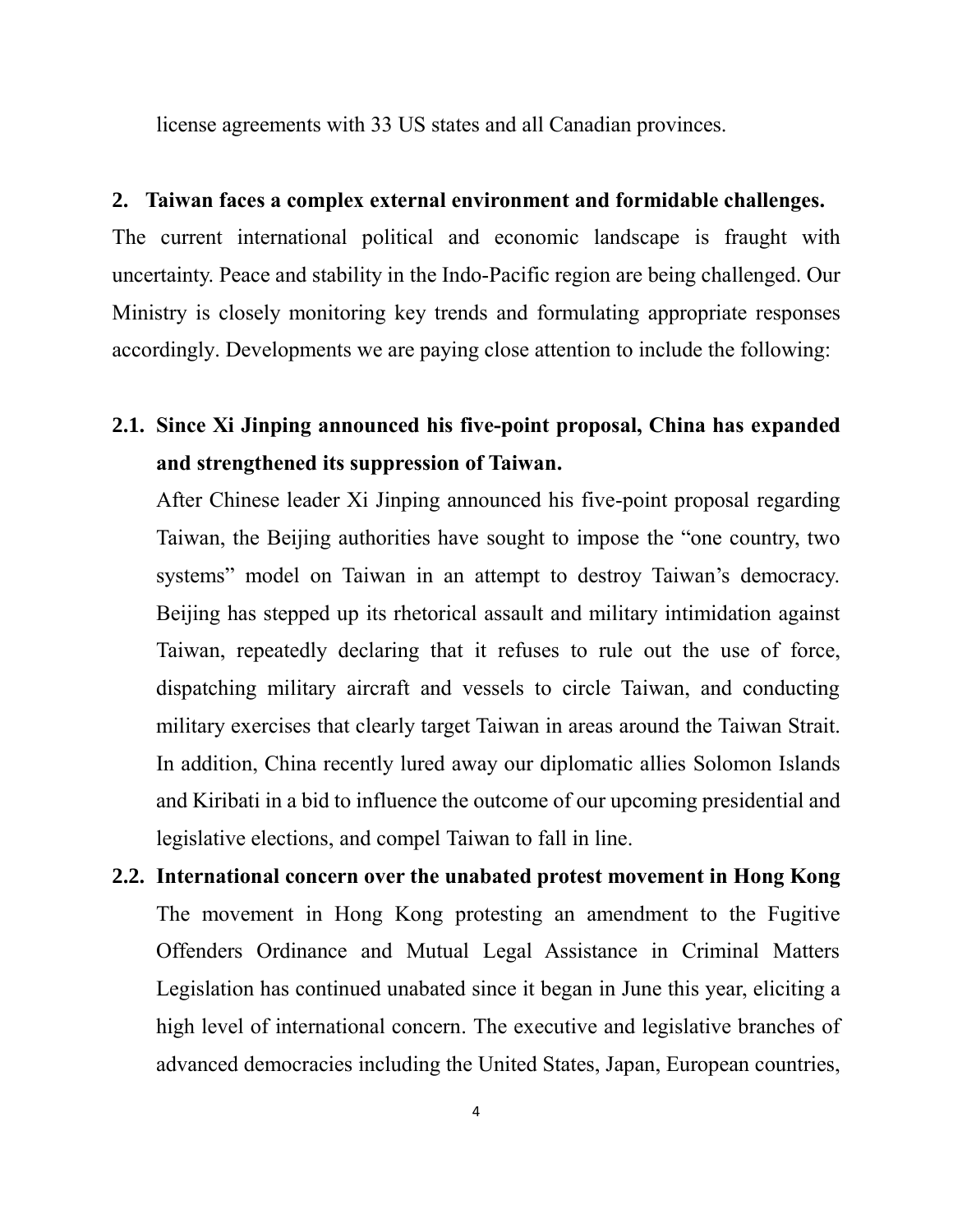Canada, Australia, and New Zealand have publicly expressed concern. Prominent international media have kept track of developments and continued to publish related reports and commentaries. This has given the international community a better understanding of Taiwan's staunch refusal to accept the "one country, two systems" model.

**2.3. The US-China and Japan-Korea trade conflicts could have consequences for the global economy and trade, Taiwan-US-China relations, and the overall situation in the Asia-Pacific.**

The US-China trade conflict involves core interests of both countries, and is likely to continue. The Japan-Korea dispute has escalated recently; it is no longer confined to trade but has extended to military and intelligence cooperation, which could cause continued tension between the two sides. These developments are related to Taiwan's economy, trade, and security.

## **2.4. Developments in the Middle East could impact security in the Taiwan Strait and Taiwan's economy.**

Variables remain in the situation in the Middle East. In recent months, Iran has shot down a US drone and seized several foreign oil tankers in the Persian Gulf. Iranian President Hassan Rouhani also announced the third step toward reducing its commitments to the Iran nuclear agreement. Meanwhile, Saudi Arabian oil refineries were attacked. Consequently, tension has risen in the Middle East, which could have repercussions for security in the Taiwan Strait and Taiwan's economy.

## **3. Key steadfast diplomacy outcomes since previous Legislative Yuan session**

## **3.1. Cordial and frequent high-level mutual visits with diplomatic allies**

In March this year, President Tsai Ing-wen led a delegation to Palau, Nauru,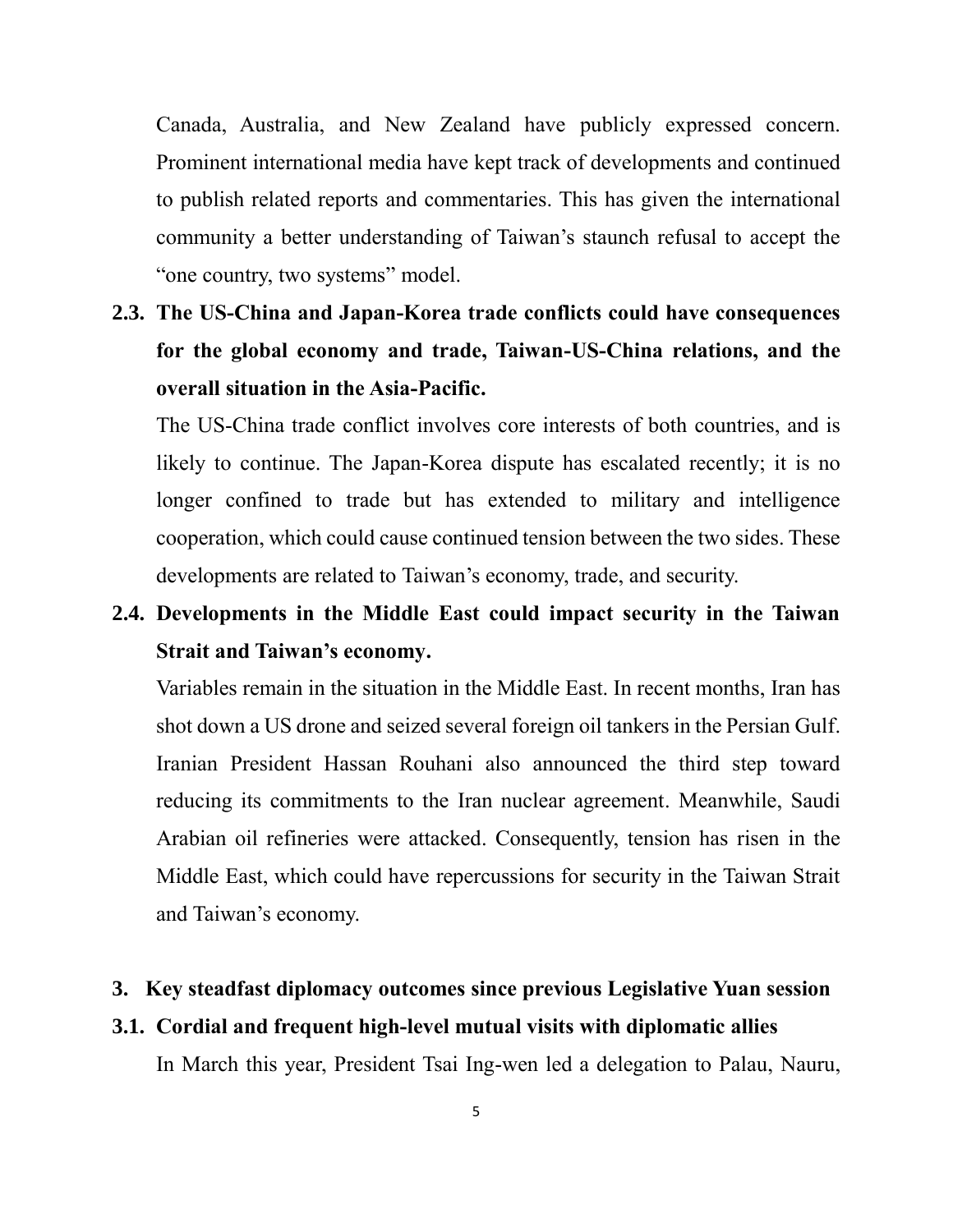and the Marshall Islands on her Oceans of Democracy trip. Then in July, she undertook the Journey of Freedom, Democracy and Sustainability, which included visits to Haiti, Saint Christopher and Nevis, Saint Vincent and the Grenadines, and Saint Lucia. During these state visits, much was achieved in bolstering diplomatic partnerships and bilateral cooperation. Following President Tsai's visit, Saint Vincent and the Grenadines established an Embassy in Taiwan, its first in Asia.

On October 10, Vice President Chen Chien-jen led a delegation to the Holy See to attend the canonization ceremony for Cardinal John Henry Newman and four other Blesseds, enhancing diplomatic ties between Taiwan and the Holy See.

In April this year, I served as the President's special envoy to the 51st birthday celebrations of King Mswati III of Eswatini. In August, I traveled to Tuvalu for the Pacific Islands Forum. And later that month, I attended the state funeral of Palau's former President Thomas Remengesau, Sr. The latter two trips have helped build closer cooperative ties with diplomatic allies in the Pacific.

In the meantime, high-level officials from diplomatic allies have also visited Taiwan, including President Jimmy Morales of Guatemala, Prime Minister Ralph E. Gonsalves of Saint Vincent and the Grenadines, and Prime Minister Timothy Harris of Saint Christopher and Nevis. President Tommy Remengesau, Jr. of Palau and President Lionel Aingimea of Nauru made stopovers in Taiwan on their return home from attending the UN General Assembly at the end of September. This constituted a concrete action on their part to show the importance they attach to bilateral relations with Taiwan. Prime Minister Allen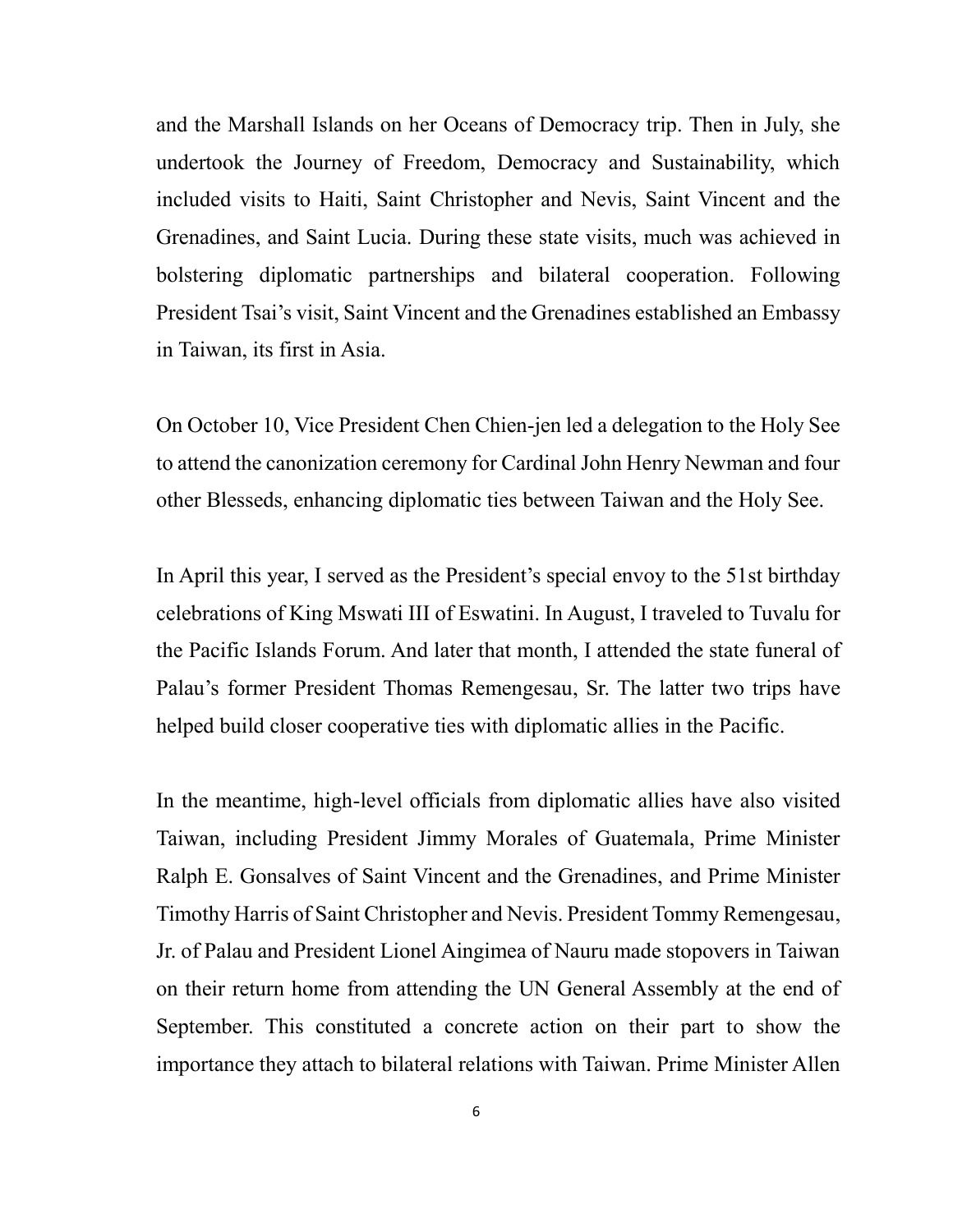Chastanet of Saint Lucia and other heads or deputy heads of state of diplomatic allies will be visiting Taiwan to attend our National Day celebrations, again highlighting our solid bonds with these countries.

#### **3.2. Taiwan-US relations are advancing steadily.**

Taiwan-US relations are stable and robust, and continue to advance in a steady manner, with cooperation expanding to a broader spectrum of areas. In addition to the breakthroughs I mentioned earlier, we have made several other important achievements.

During the Journey of Freedom, Democracy and Sustainability in July, President Tsai made the longest-ever transit stops in the United States (combined four days and four nights) by a Taiwanese head of state.

The US Department of Defense, in its recently published *Indo-Pacific Strategy Report*, listed Taiwan among nations with which the US has taken steps to expand partnerships.

The Trump administration has so far announced five arms sales to Taiwan, totaling 12 billion US dollars.

Meanwhile, the US Senate and House of Representatives each adopted a resolution reaffirming the US commitment to Taiwan and to the implementation of the Taiwan Relations Act. The House of Representatives passed the Taiwan Assurance Act, while the Senate Committee on Foreign Relations approved the Taiwan Allies International Protection and Enhancement Initiative Act of 2019 (also referred to as the TAIPEI Act). These acts and resolutions represent a clear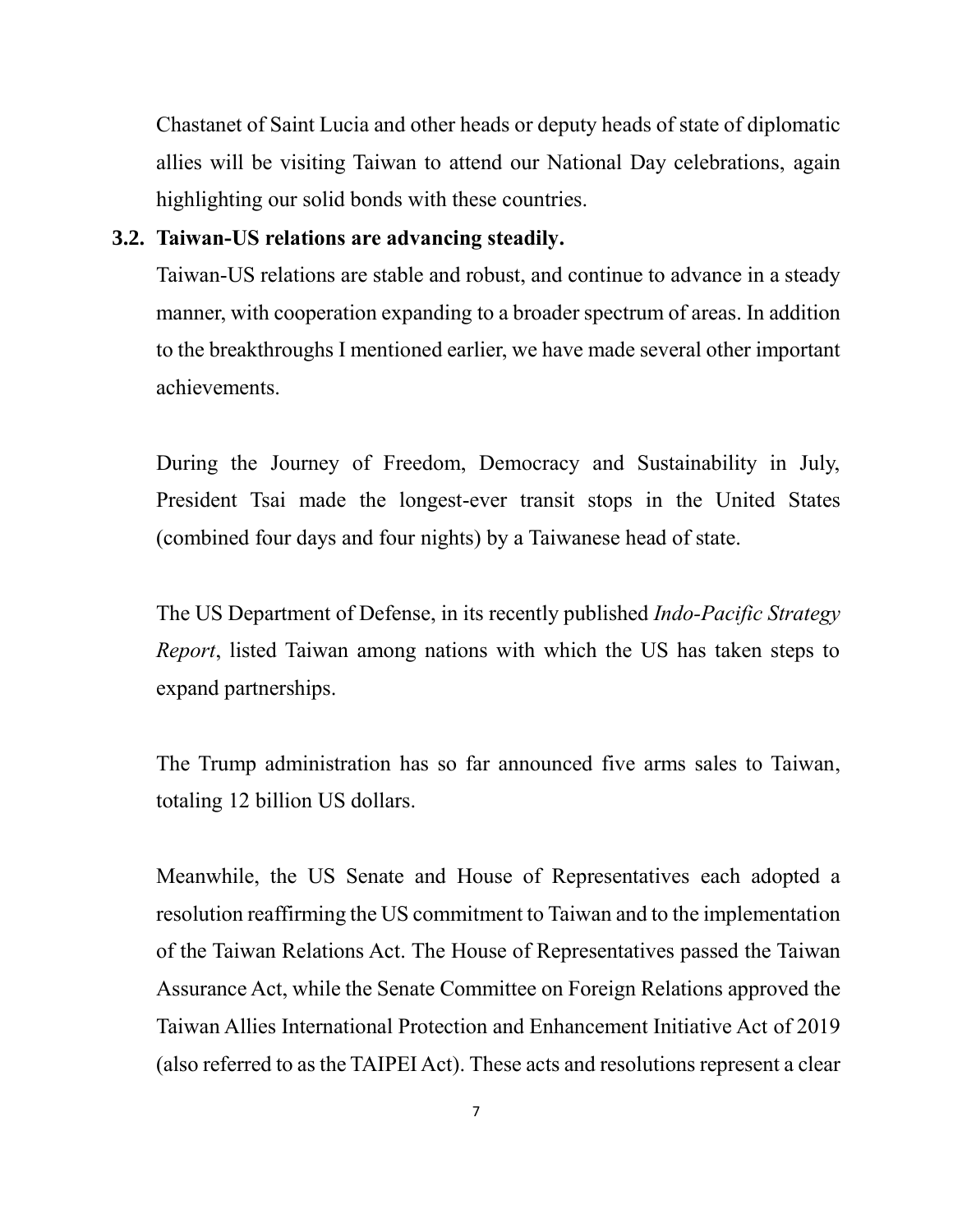show of support for Taiwan.

Taiwan and the United States jointly held six workshops under the Global Cooperation and Training Framework, with topics including the fight against corruption in public and private sectors, women's economic empowerment, management of drug-resistant tuberculosis, cybersecurity, media literacy, and revitalization of Austronesian languages. Japan and Sweden cosponsored some of the events, while our diplomatic allies proactively participated in them.

In March, Taiwan and the United States held A Civil Society Dialogue on Securing Religious Freedom in the Indo-Pacific Region. And in late September, official Taiwanese representatives were invited to attend an event at UN headquarters entitled Global Call to Protect Religious Freedom, which was chaired by President Donald Trump.

### **3.3. New Southbound Policy has achieved initial success.**

We have steadily deepened diverse exchanges with New Southbound Policy partner countries and achieved initial success.

With regard to tourism and personnel exchanges, our Ministry has introduced, in different stages, several visa facilitation measures under the New Southbound Policy, leading to growth in the number of tourists from partner countries. In the first six months of this year, citizens from these countries made approximately 1.36 million visits to Taiwan, an increase of 5.4 percent compared to the same period of the previous year. Our Ministry has also forged ahead with talent exchange and incubation programs. These include the Young Agricultural Ambassadors New Southbound Policy Exchange Program,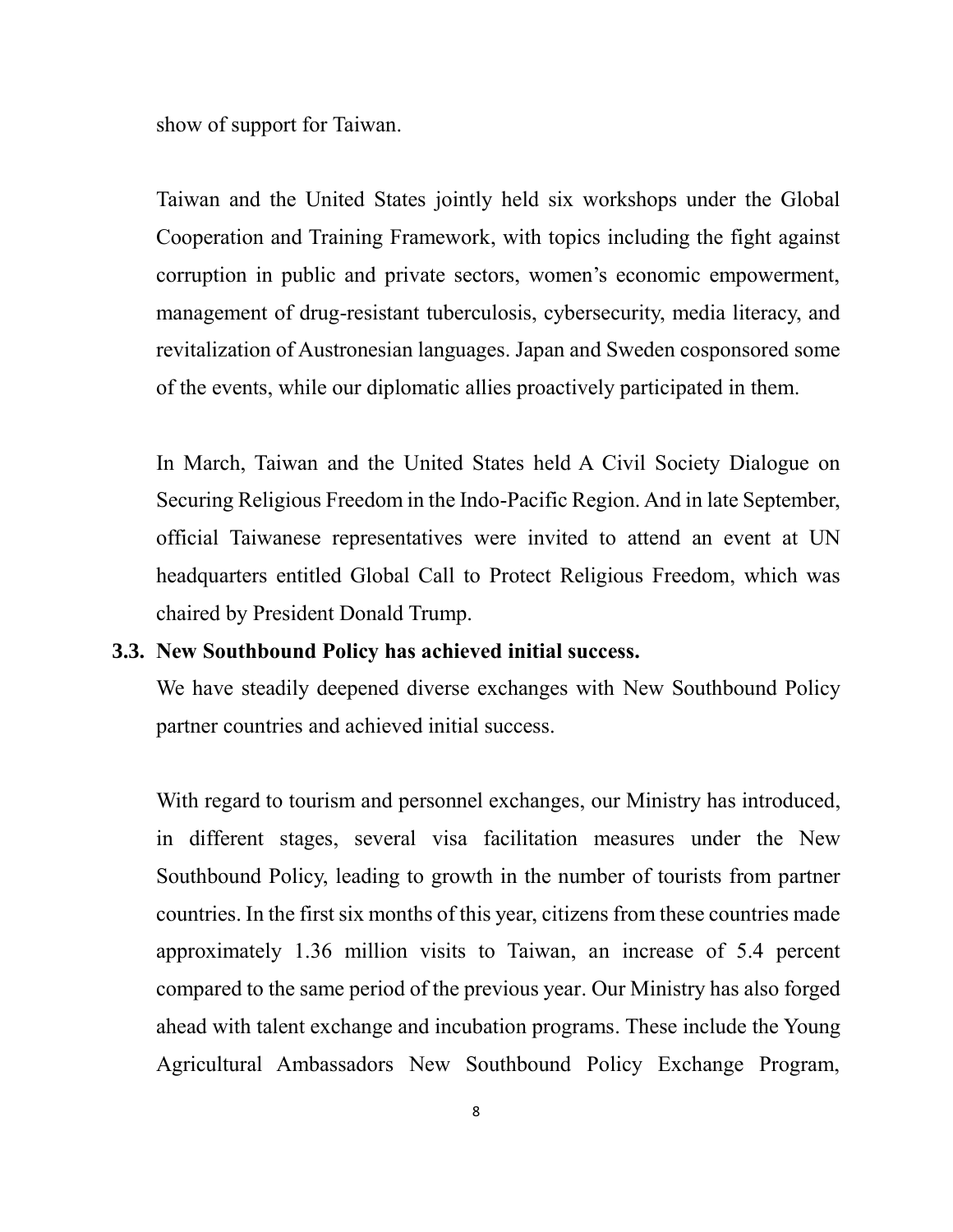International Youth Ambassadors Exchange Program, and Taiwan Fellowships and Scholarships Program.

In resource sharing, our Ministry remains committed to the One Country, One Center initiative, under which Taiwanese medical centers are engaging in healthcare cooperation and development in seven partner countries this year, including India and Indonesia. As for agricultural exchanges, Taiwan signed an agreement in March to establish an agricultural demonstration zone in Indonesia and another in April to promote a rice seed and fruit tree seedling production demonstration center in Vietnam.

The third edition of the Yushan Forum will be held in Taipei on October 8 and 9, focusing on the theme "Deepening Progressive Partnerships in Asia." The event, held in the spirit that "Taiwan helps Asia, and Asia helps Taiwan," will further build momentum for cooperation between governments and private sectors in the region.

#### **3.4. Taiwan-Japan relations continue to grow.**

Relations between Taiwan and Japan continue to grow in a stable fashion. Japan remains committed to supporting Taiwan's international participation. Its Foreign Minister used Twitter to issue his first-ever statement of support for Taiwan's participation in the WHA. In March and May this year, the Japan-R.O.C. Diet Members' Consultative Council issued resolutions endorsing Taiwan's participation in the World Health Organization (WHO) and WHA.

New milestones were set in people-to-people exchanges between our countries. The bilateral working holiday program celebrated its 10th anniversary, and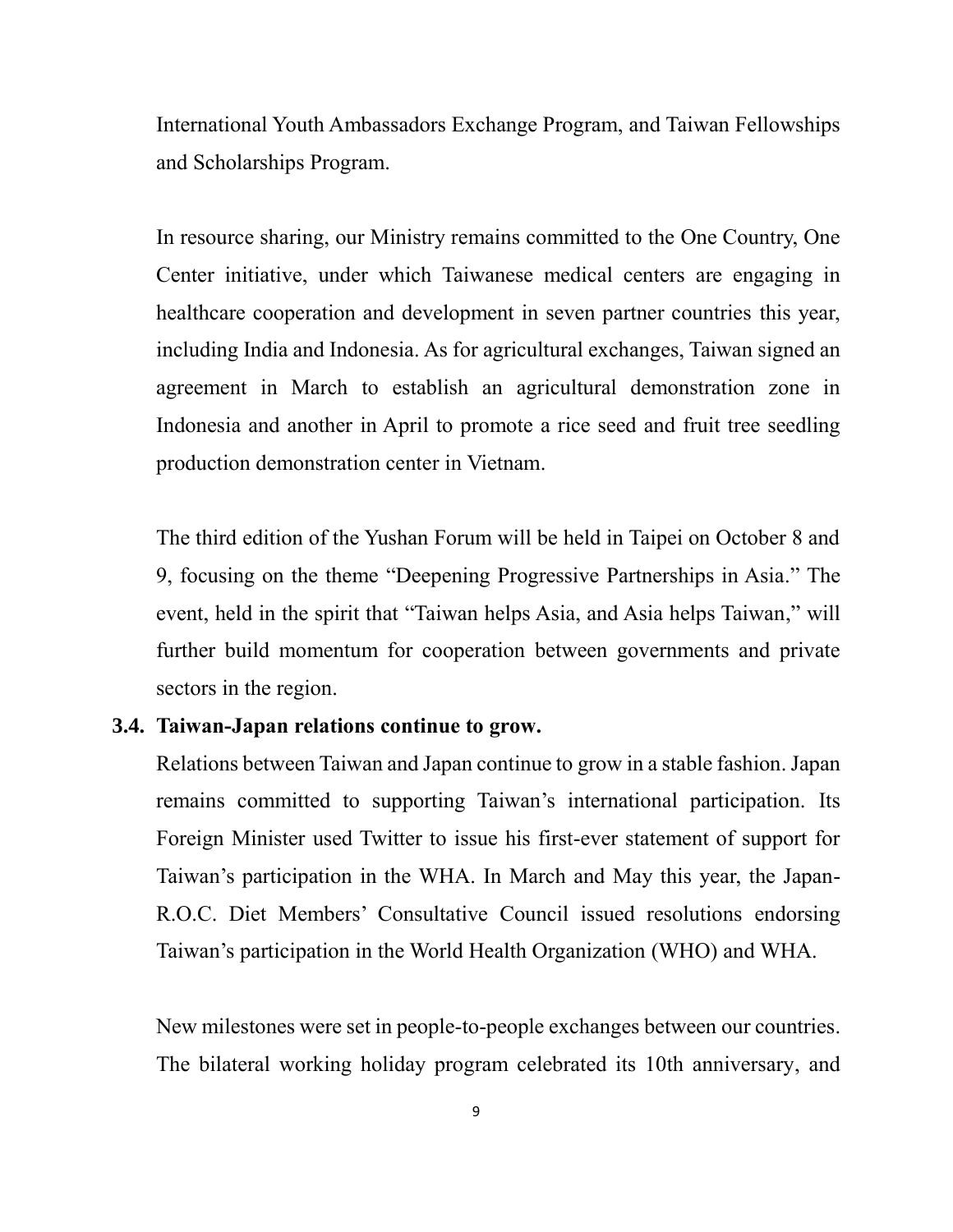Japan announced that it would increase the visa quota for Taiwanese traveling to Japan under this program from 5,000 to 10,000 per year.

Three rounds of negotiations were held during the eighth meeting of the Taiwan-Japan Fisheries Committee this year. An agreement was reached to jointly ensure safe operations at sea based on the spirit of the Taiwan-Japan Fisheries Agreement.

**3.5. Taiwan-EU cooperation is being further enhanced based on shared values.** Taiwan continues to work with the EU and like-minded European nations to safeguard core values of democracy, human rights, and freedom, and further expand cooperation.

In March, the European Commission and the High Representative of the EU for Foreign Affairs and Security Policy issued a report entitled *EU-China: A Strategic Outlook*, confirming the EU's commitment to continuing to develop relations with Taiwan and to supporting the shared values underpinning the EU's system of governance.

Taiwan and the EU held their second annual Human Rights Consultations in mid-May, deepening value-based relations. After more than three years of efforts by Taiwan, the European Commission in late June lifted the yellow card placed on Taiwan for illegal, underreported, and unregulated (IUU) fishing, recognizing our efforts to clamp down on such illicit activities and foster sustainable fishing.

In late June, I delivered a speech at the 2019 Copenhagen Democracy Summit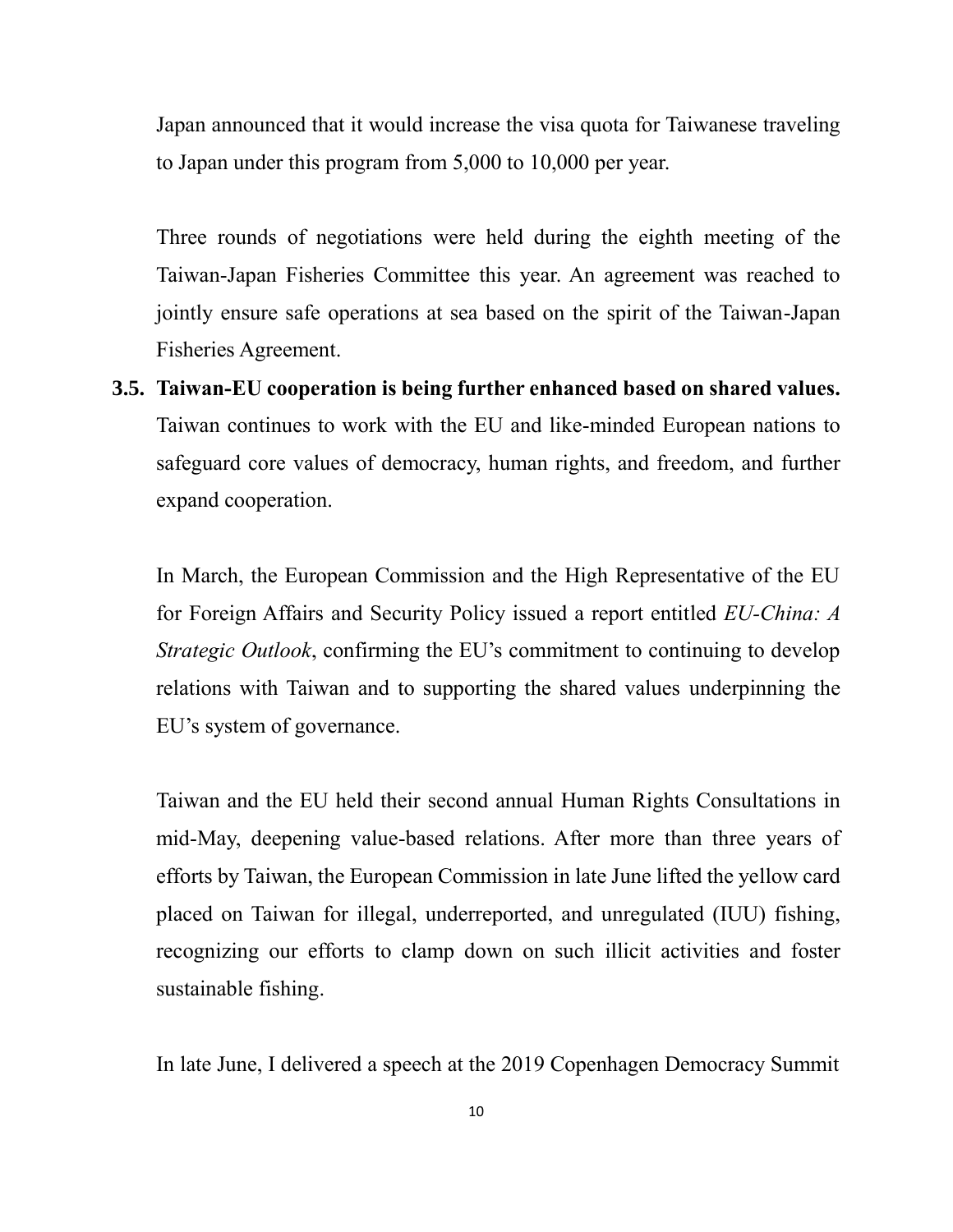at the invitation of Anders Fogh Rasmussen, former Prime Minister of Denmark and former Secretary General of the North Atlantic Treaty Organization (NATO). In my speech, I emphasized that Taiwan will continue to staunchly promote democracy and that democracy is the better path forward for the development of humanity.

Since March this year, we have signed nine agreements, MOUs, joint statements and joint declarations with European countries, including an MOU on cooperation and mutual administrative assistance to combat customs fraud with the United Kingdom and an agreement on legal cooperation in criminal matters with Poland.

Like-minded European countries have proactively supported Taiwan's participation in the WHA. The executive branches of the EU, the United Kingdom, France, and Germany publicly voiced support for Taiwan. Moreover, Taiwan friendship groups from the European Parliament and the UK, French and German parliaments wrote a joint letter to the WHO Director-General endorsing Taiwan's participation.

## **3.6. Momentum for greater international participation continues to build.**

This year, 14 diplomatic allies sent letters or raised proposals calling for Taiwan's participation in the WHA. A total of 15 allies and eight other likeminded countries spoke up for Taiwan at the WHA plenary. The parliaments of 34 countries and regions adopted resolutions or used other methods to show support for Taiwan. A short film produced by our Ministry to promote our WHA bid, *An Island Doctor on Call*, was viewed more than 10 million times. Our overseas diplomatic missions, together with local political figures and a wide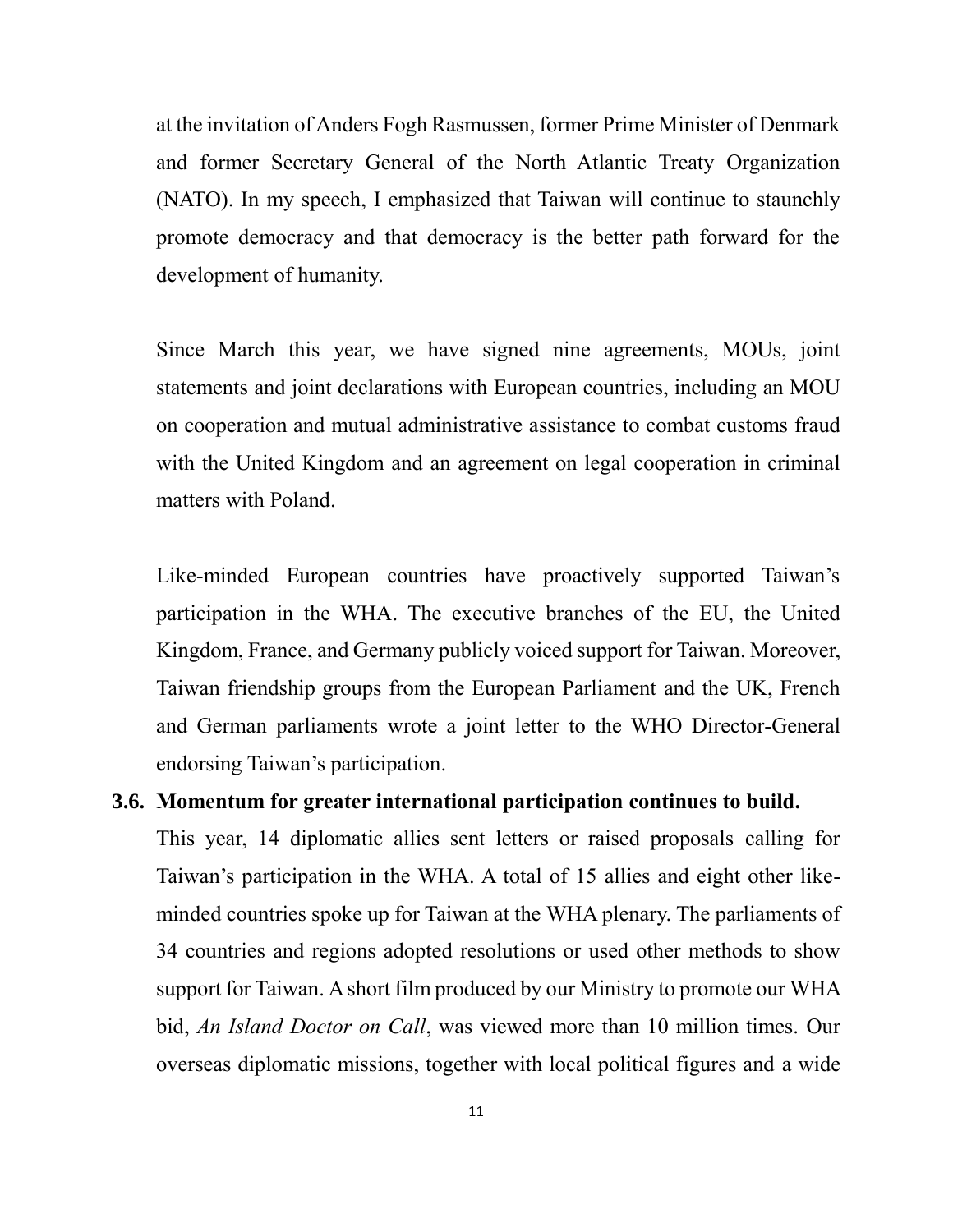range of other individuals, organized Walk with Taiwan activities in Europe, North America, Latin America, the Asia-Pacific, West Asia, and Africa.

Since March this year, Taiwan has attended 10 APEC meetings for senior or higher-level officials. We have also hosted in Taiwan, or jointly organized with fellow APEC Members in other countries, 22 meetings and activities. During the First Senior Officials' Meeting in March this year, Taiwan, Korea, and Australia jointly established the Digital Innovation Sub-fund to encourage digital innovation and promote related capacity building projects.

This year, we campaigned for participation in the UN under the theme "Taiwan, a Vital Global Partner in the Implementation of the Sustainable Development Goals," and released a short film entitled *A True Friend*. Through these efforts, we showed the international community our people's aspiration to participate in the UN system. Twelve diplomatic allies sent letters to UN Secretary-General António Guterres, urging him to allow Taiwan to participate in an appropriate manner. Eleven allies asserted their support for Taiwan at the UN General Debate. Our diplomatic mission in New York held activities on the sidelines of the UN General Assembly, drawing attention to Taiwan's efforts and accomplishments in implementing the SDGs.

Adhering to the principles of professionalism and pragmatism, and seeking to play a constructive role, our Ministry has campaigned to take part in ICAO. Thirteen diplomatic allies and numerous friendly countries sent letters or employed other means to convey support for our efforts. Six nations spoke up in favor of Taiwan during the ICAO Assembly. In addition, the communiqué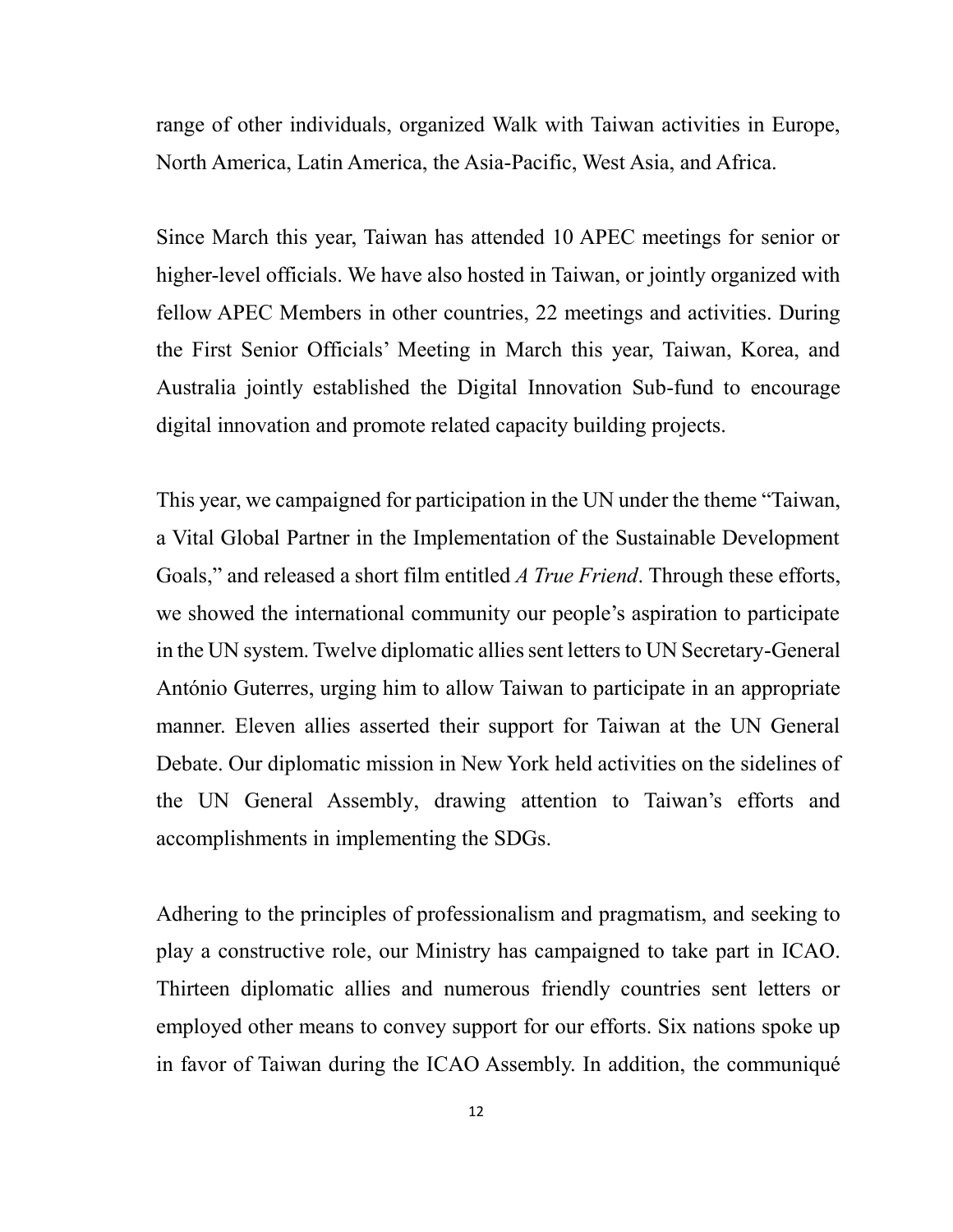issued by the G7 Foreign Ministers this year for the first time included content in favor of Taiwan, affirming that Taiwan's ICAO bid is appropriate and reasonable. This set a helpful example in encouraging more countries to endorse Taiwan's bid.

The Mutual Evaluation Reports passed by the Asia/Pacific Group on Money Laundering at its annual meeting this year listed Taiwan in the top category of its anti-money laundering index, in recognition of our efforts. We also joined the Southern Indian Ocean Fisheries Agreement (SIOFA), which will help protect the rights and interests of our fishermen.

#### **3.7. Taking proactive steps to make our voice heard internationally**

Our Ministry continues to employ a variety of approaches to speak up and let the world hear Taiwan's voice. Since March this year, I have given interviews to the *New York Times* and other prominent electronic and print media from countries such as the United States, the United Kingdom, Germany, Australia, Spain, Sweden, and Poland as well as our diplomatic allies. A total of 71 news reports were issued in relation to these interviews.

Since the launch of our official Facebook page in July 2017, it has attracted over 90,000 followers. We also opened an official Twitter account in April 2018. So far, we have sent more than 2,000 tweets, reaching more than 43.92 million users. And we have gained nearly 30,000 followers for our Instagram account, which was created in July 2018.

To examine the challenges and achievements in diplomatic work from the perspective of female colleagues, our Ministry produced a short film called *My*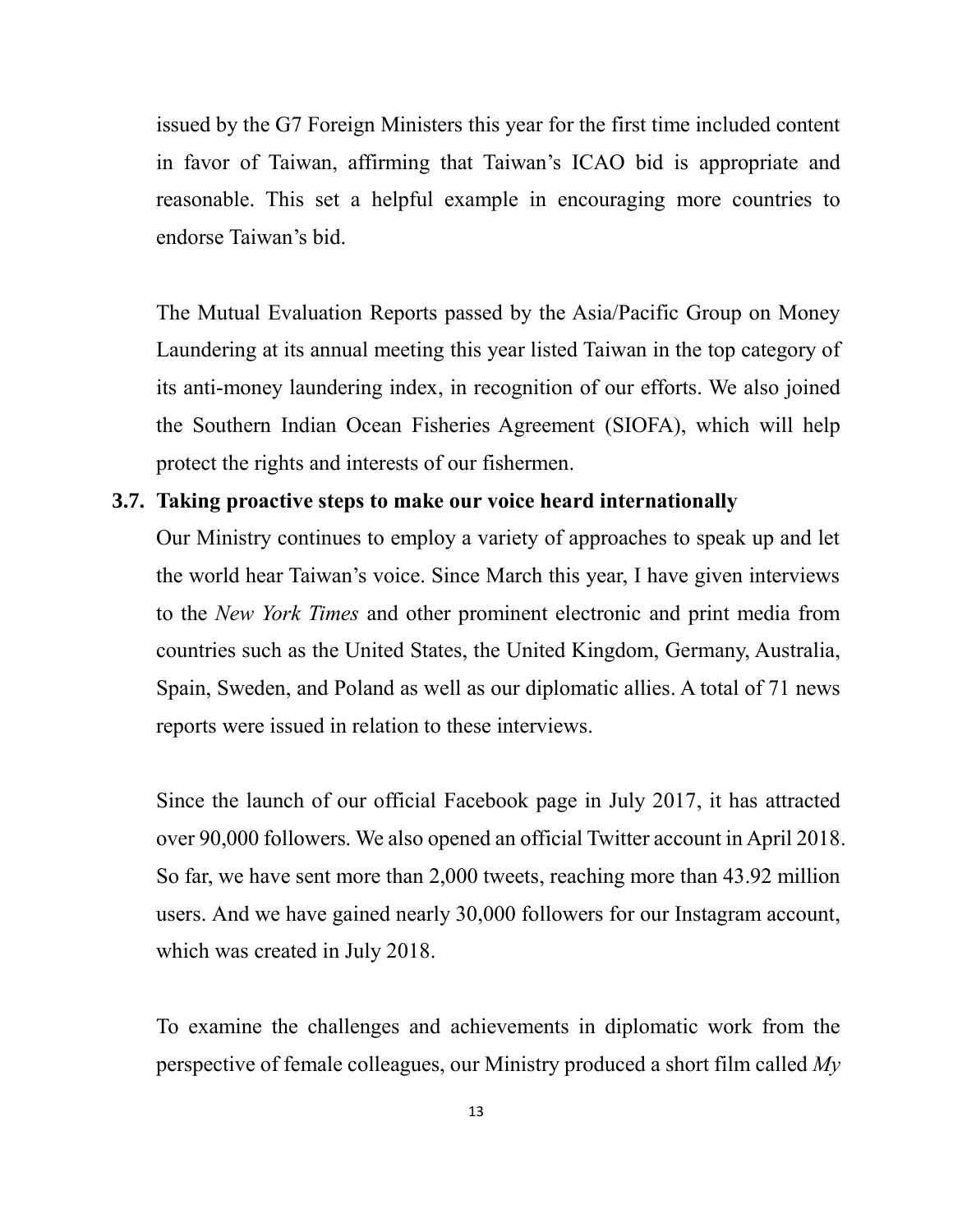*MOFA Mom*, which has been viewed more than 2.8 million times.

## **4. Further advancing steadfast diplomacy**

Today, we face a complex international landscape, as well as serious challenges. We will continue to push ahead with key tasks under our steadfast diplomacy, as follows:

#### **4.1. Consolidating ties with diplomatic allies**

Our Ministry is making a concerted effort to consolidate relations with Taiwan's diplomatic allies. We are enhancing human and other resources at our Embassies and strengthening our intelligence gathering. We will continue to promote mutual visits by high-ranking officials and advance bilateral cooperation initiatives. We will also conduct joint endeavors with the United States and other key friendly countries. I want to reiterate here that Taiwan will not engage in pointless checkbook diplomacy in competition with China.

## **4.2. Deepening relations with like-minded countries and other nations with which Taiwan does not maintain diplomatic relations**

We will make good use of the current international climate favorable to Taiwan, align with friendly forces worldwide, and continue to bolster substantive ties and expand the scope of cooperation with like-minded nations, such as the United States, Japan, European countries, Canada, Australia and New Zealand, in an effort to jointly counter traditional and nontraditional challenges and threats and advance regional peace and stability.

### **4.3. Implementing the New Southbound Policy**

The government will build on the excellent foundation that already exists to further promote the New Southbound Policy and align with the US Indo-Pacific Strategy. We will focus on four pillars: economic and trade cooperation, human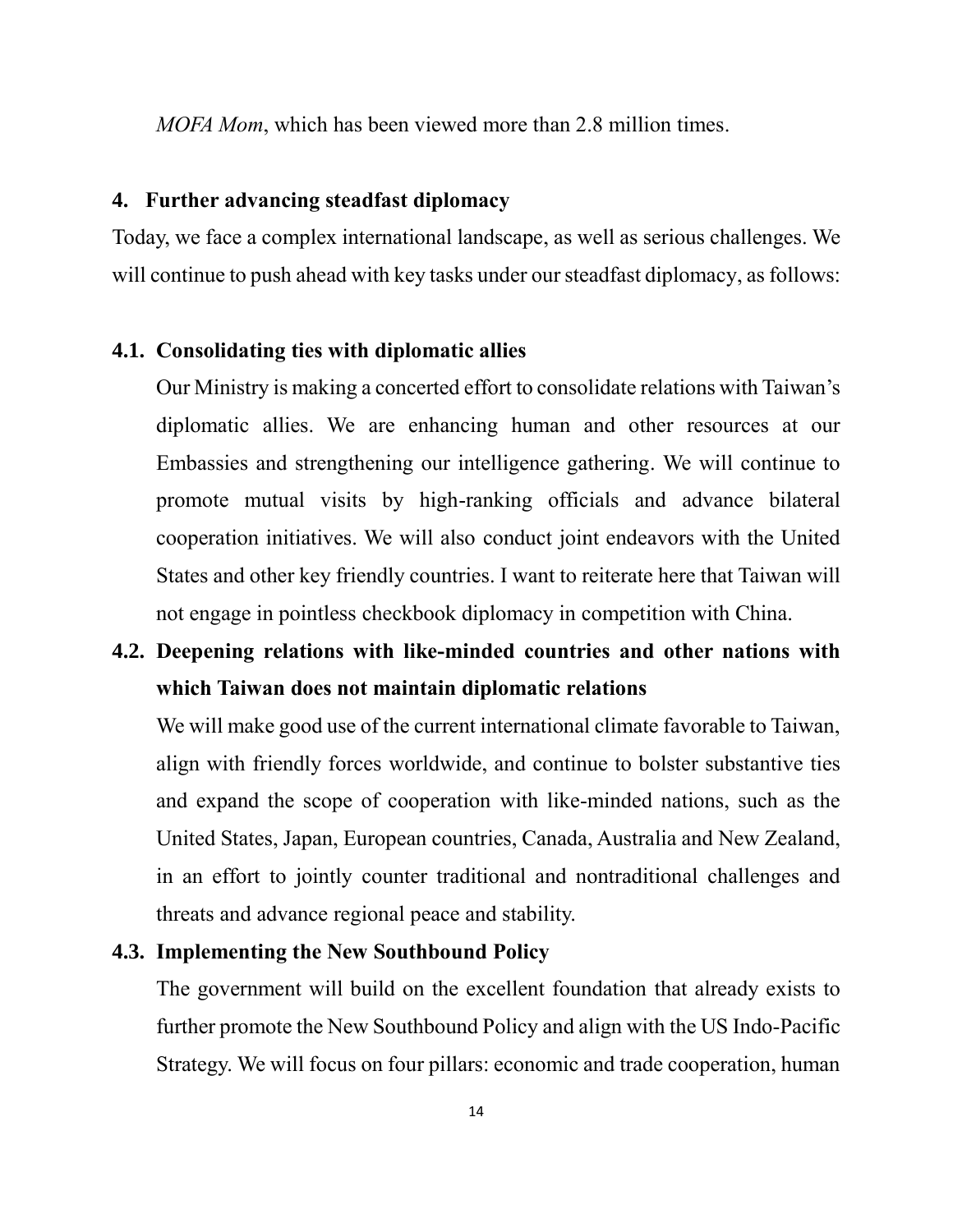resource exchanges, resource sharing, and regional connectivity. By exercising Taiwan's soft power and creating new mutually beneficial cooperation models, we will seek to contribute to regional prosperity and sustainable development.

- **4.4. Increasing international participation and making proactive contributions** Based on the principles of professionalism and pragmatism, and hoping to play a constructive role in the international community, we will use all available resources and capabilities to continue our bids to join more international organizations. In addition, we will deepen our involvement and safeguard our rights in organizations to which we already belong. Given that Taiwan's nongovernmental organizations are more than capable of participating in global affairs, our Ministry will continue to work with them in all domains, so as to increase our international presence through public-private coordination.
- **4.5. Endeavoring to join regional economic integration mechanisms and strengthening regional cooperation**

Our government is fully committed to joining regional economic integration mechanisms. Our highest priority is to join the Comprehensive and Progressive Agreement for Trans-Pacific Partnership (CPTPP). We will continue to seek the support of its 11 members, including Japan, through bilateral and multilateral channels. I personally preside over regular meetings of our Ministry's CPTPP task force to discuss strategies with senior colleagues from relevant Ministry departments and diplomatic missions.

#### **4.6. Making our voice heard internationally**

Our Ministry continues to employ diverse approaches to speak out and share with the rest of the world our efforts and achievements in contributing to the international community, so that the world can gain a better understanding of and extend greater support to Taiwan. In particular, we will make better use of